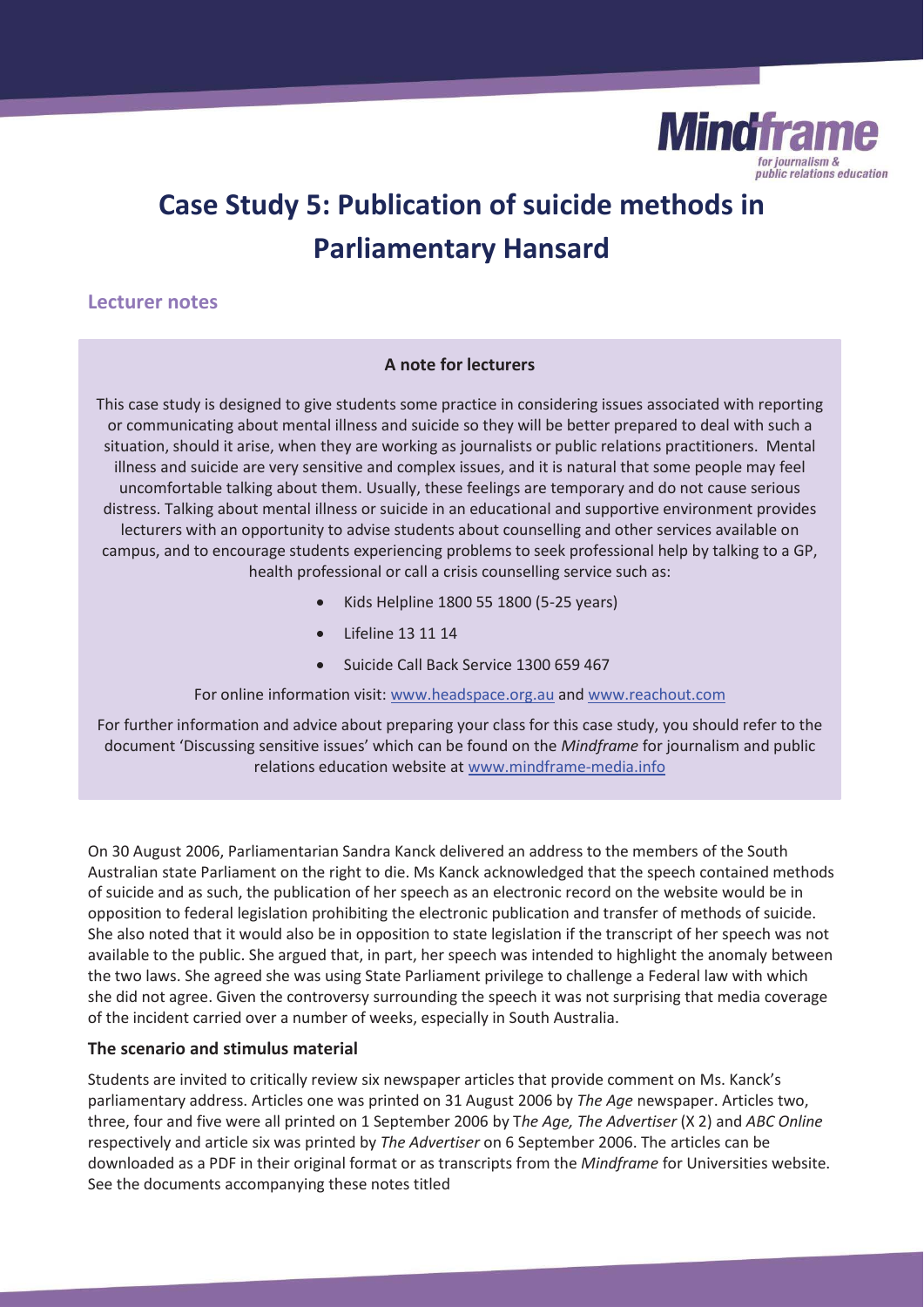

#### **Questions for consideration**

When undertaking these tasks, you may ask students to consider the questions outlined below. A discussion of each question is provided in the following pages.

**Question 1:** What news values are operating in these reports? Which elements of these reports serve the public interest in terms of informing public debate?

**Question 2:** What is the basis of "parliamentary privilege", which deems that politicians are not subject to prosecution for things said during parliamentary debate? Is Ms. Kanck's speech an appropriate use of parliamentary privilege? Why?

**Question 3:** What elements of article one and two could be considered best practice reporting in terms of issues to consider when reporting suicide? Would you have written anything differently?

**Question 4:** As a result of the controversial nature of the issue, media coverage panned over three weeks. Articles three and six have six days between them. How do the articles differ in content and tone?

**Question 5:** Although the media does not tend to report on suicide generally, there is an obligation to report on matters of public interest like the speech made by Sandra Kanck. Should the same considerations for reporting suicide be applied to the reporting of voluntary euthanasia? Why/ Why not?

**Question 6:** A number of the articles raise a public debate about possible copycat suicides due to media detailing methods of voluntary euthanasia. Do you think that raising the two issues together is appropriate? Can you think of any possible implications?

**Question 7:** While article's five and six, "Kanck's speech to appear on Nitschke's website" and "Kanck's mail order suicide", do not publish the details of Sandra Kanck's speech, specifically the methods of suicide, do you think it is responsible to report on where to locate the speech? Do journalists have a responsibility to minimise the risk of harm in these stories?

*Note: The student notes contain only brief prompts for each question. The information provided in the following pages can be used to facilitate class discussion or to assess students' work. Alternatively, you may decide to provide students with a copy of this information.* 

## **Question 1. What news values are operating in these reports? Which elements of these reports serve the public interest in terms of informing public debate?**

#### **Discussion Notes**

There are several news values operating throughout the examples presented here, which may account for the large amount of national coverage that this event received. Given that the speech was delivered as a state parliamentary address, it was obviously designed to affect a large number of people. Ms. Kanck was quite explicit about her intention to bring this issue to the attention of the Australian government and the public. The controversial nature of the voluntary euthanasia debate would also add to the threshold value of the story, as well as other values such as personalisation and meaningfulness. Other underlying issues such as terminal illness and depression affect many people and their families, so the story would resonate well with readers. It is likely that the public would be interested in this story. The speech itself was a sudden, one -off event, giving it a high frequency value in terms of media reporting. It would also fit well into news organisations' schedules, in that this story would have been quite competitive in terms of its placement among other stories at the time. This is shown by its presence in the front or earlier sections of several news publications. The story is very "media -ready", in that it is likely to arouse public interest and debate. The controversy surrounding euthanasia is an ongoing issue and a "hot topic" for media reporting. This event was most certainly perceived as shocking and incorporating key elements of conflict. Sandra Kanck used this tactic to bring attention to the issues of disparity between federal and state legislation related to electronic publication of suicide methods. Sandra Kanck is also considered to be a person of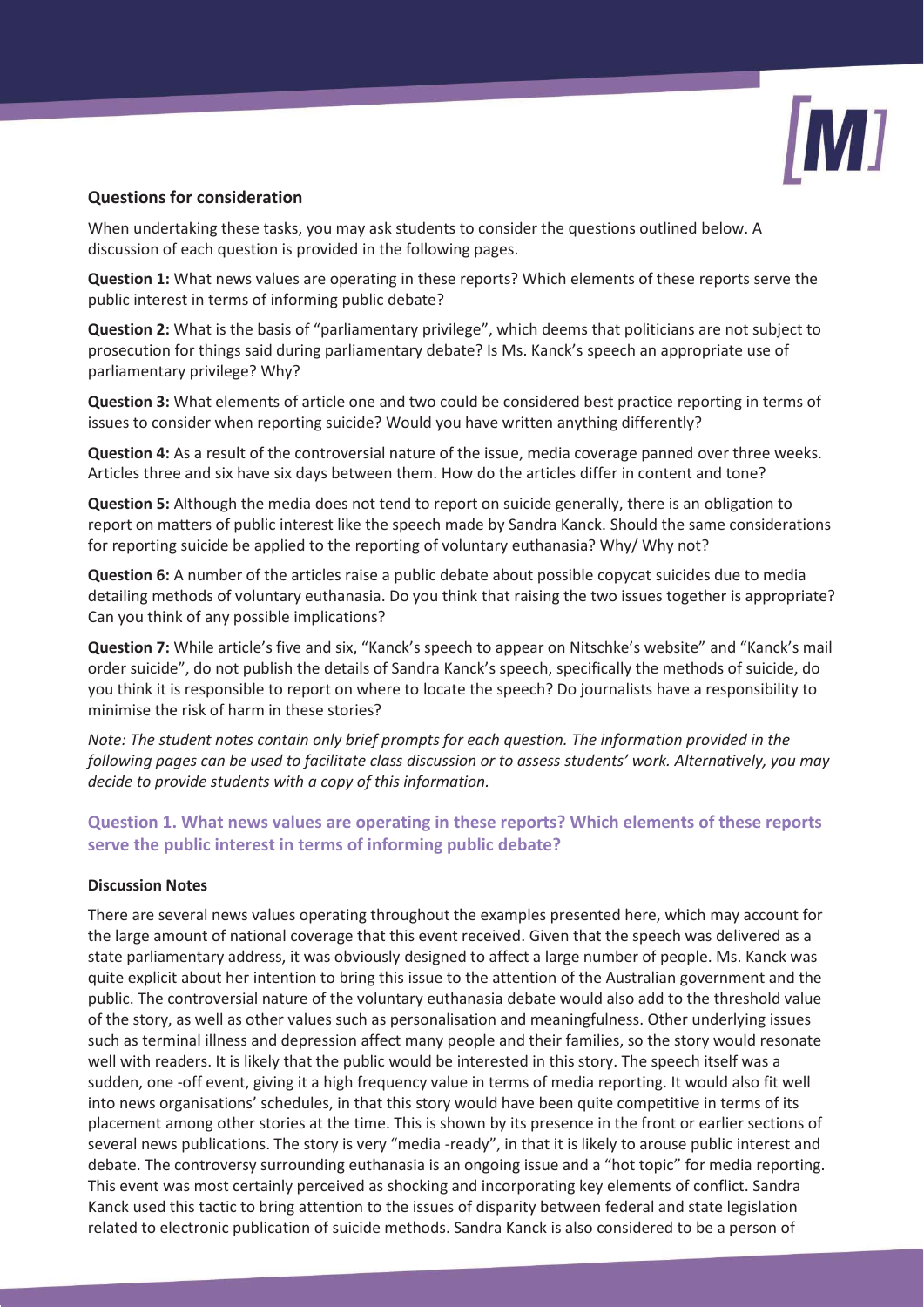

power and influence. This would add to the "elite" values of the story. It also raises wider questions about whether politicians should be allowed to use parliamentary privilege to knowing break Federal laws, which may be in the public interest.

**Question 2. What is the basis of "parliamentary privilege", which deems that politicians are not subject to prosecution for things said during parliamentary debate? Is Ms Kanck's speech an appropriate use of parliamentary privilege? Why?** 

#### **Discussion Notes**

The term "parliamentary privilege" refers not to any special benefits or entitlements enjoyed by Members of Parliament but to the immunity from ordinary law that, together with the potential exercise of parliamentary powers, enables the Houses of Parliament to carry out their primary functions of legislating, debate and inquiry more effectively and independently. Parliamentary privilege in relation to Australian parliaments derives from the Westminster parliamentary tradition. This tradition is preserved and augmented by legislation in each jurisdiction. Probably the most important parliamentary immunity is freedom of speech in Parliament. Members of Parliament, witnesses and others taking part in the proceedings of Parliament cannot generally be sued or prosecuted for what they say or do in the course of parliamentary proceedings. Papers and documents published by the authority of either House of Parliament are similarly protected, as are petitions to Parliament. Due to the fact that Ms. Kanck was speaking in parliament, she cannot be prosecuted for detailing methods of suicide, the publication of which is prohibited by Federal law. She admits that she is aware of this breach of the law and argues that her use of parliamentary privilege is justified because it allows her to criticise a Federal law with which she disagrees (see Article 1). Implicit in this argument is Ms. Kanck's contention that a greater good is achieved if the law is changed, even if it potentially poses a risk to those who may misuse the information about suicide methods.

**Question 3. What elements of article one and two could be considered best practice reporting in terms of issues to consider when reporting suicide? Would you have written anything differently?** 

Example of preferred reporting Example of non-preferred reporting.

#### ARTICLE ONE

- Avoids outlining the actual suicide methods mentioned during the speech or giving any reference to where to find these details.
- Places the story in context, indicating that suicide may be related to a person's mental state: e.g. "…publicising suicide methods could affect vulnerable people who may not otherwise have accessed the information".
- Gives expert opinion on the dangers of discussing methods of suicide, especially to those at-risk, e.g. SA's Chief Advisor in Psychiatry, Dr John Brayley appealed…saying the ramifications could be devastating".
- Includes helpline numbers.
- Uses the word "suicide" in the title of the piece.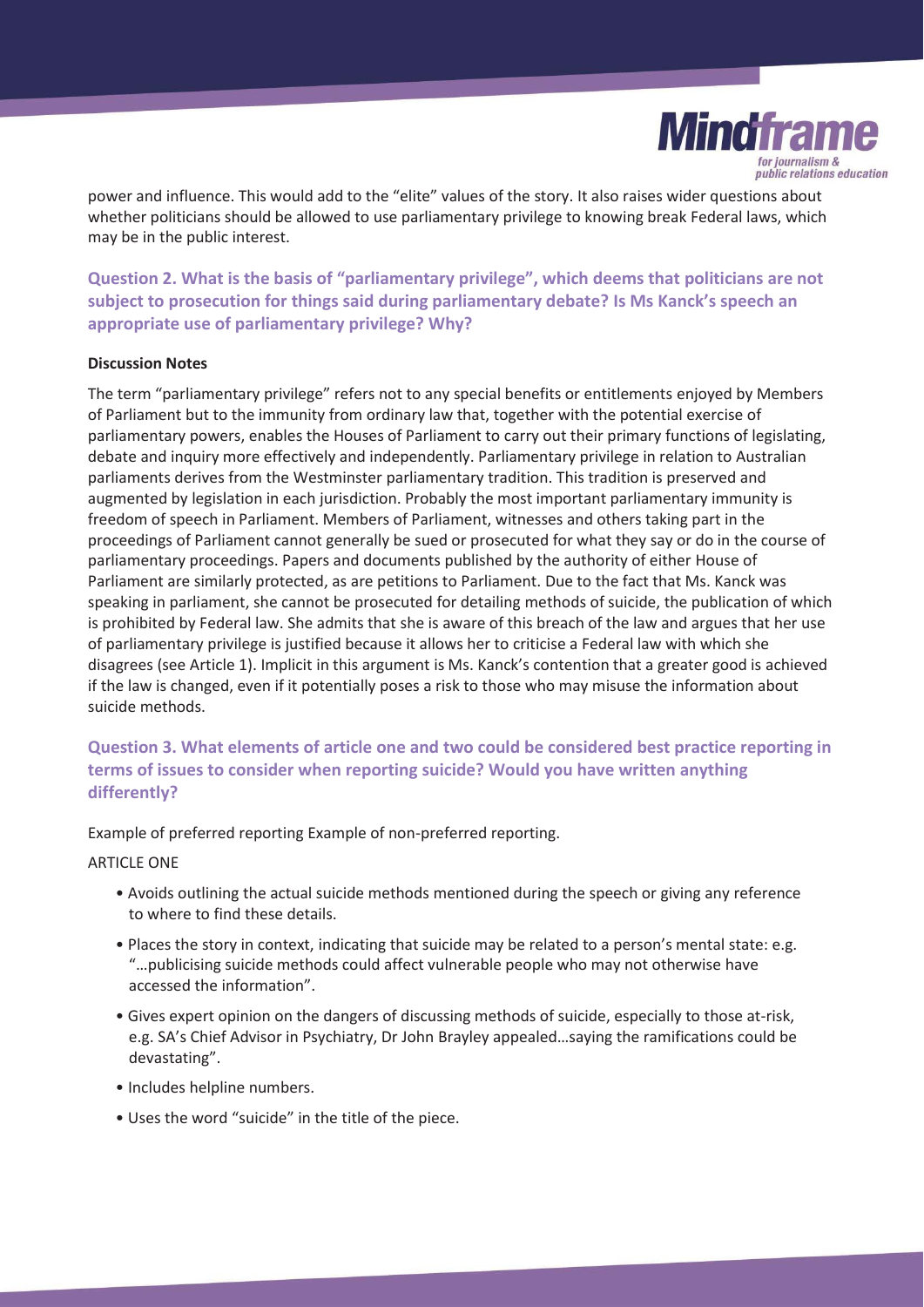

#### ARTICLE TWO

- Does not use the word "suicide" in the title.
- Does not use the word suicide excessively.
- Mentions, but does not include any expert comment.
- Does not list any helpline numbers.

## **Question 4. As a result of the controversial nature of the issue, media coverage panned over three weeks. Articles three and six have six days between them. How do the articles differ in content and tone?**

Article three does not directly report on the event of the Sandra Kanck parliamentary address, but is portrayed more as a human interest story, hypothetically highlighting the implications of publishing the speech by telling the story of a woman affected by a family suicide. The story is designed to evoke an emotional response from readers. Generally, the article reports issues of suicide responsibly and emphasises the link between suicide and mental health problems. It also offers expert comment (Barbara Hocking from SANE Australia). Although the article is generally responsible, it does not list helpline numbers, despite encouragement from the interviewee for those with depression to "talk to someone". It also appeared on the front page of the publication, despite research evidence that suggests a possible link between prominent placement of suicide stories in the media and the incidence of copycat suicide. Article six's title explicitly draws attention to how to gain access to the speech delivered by Sandra Kanck outlining specific suicide methods. The article itself explains how to order the information via mail and at no point discourages people from doing so. The article uses the conflict between the banning of the speech on Australian sites and its easy access via other means to create public interest.

## **Question 5. Although the media does not tend to report on suicide generally, there is an obligation to report on matters of public interest like the speech made by Sandra Kanck. Should the same considerations for reporting suicide be applied to the reporting of voluntary euthanasia? Why/ Why not?**

A challenge when reporting on suicide and related issues (such as voluntary euthanasia) is the potential conflict between professional, ethical and commercial values. What the public is interested in may not necessarily be what is in the public's interest. The public interest in this case may be related to:

- Protecting public health and safety;
- Preventing the public from being misled by some statement or action of an individual or organisation;
- Detecting or exposing hypocrisy, falsehoods or double standards of behaviour on the part of public figures or public institutions and in public policy.

Sandra Kanck has claimed that her speech was designed to expose the double standards of federal legislation in preventing freedom of speech by making electronic transfer of details of methods of suicide, and thus voluntary euthanasia, illegal. Voluntary euthanasia arouses intense public and political interest and there is certainly an important role for the media in airing multiple views to further the debate. While there has been little separate research on the effects of reporting voluntary euthanasia, it would seem possible that vulnerable people in the community might be influenced by such reports, just as they may be affected by reporting on other forms of suicide. When reporting Sandra Kanck's actions and future references to voluntary euthanasia, journalists may need to consider the potential overlap between suicide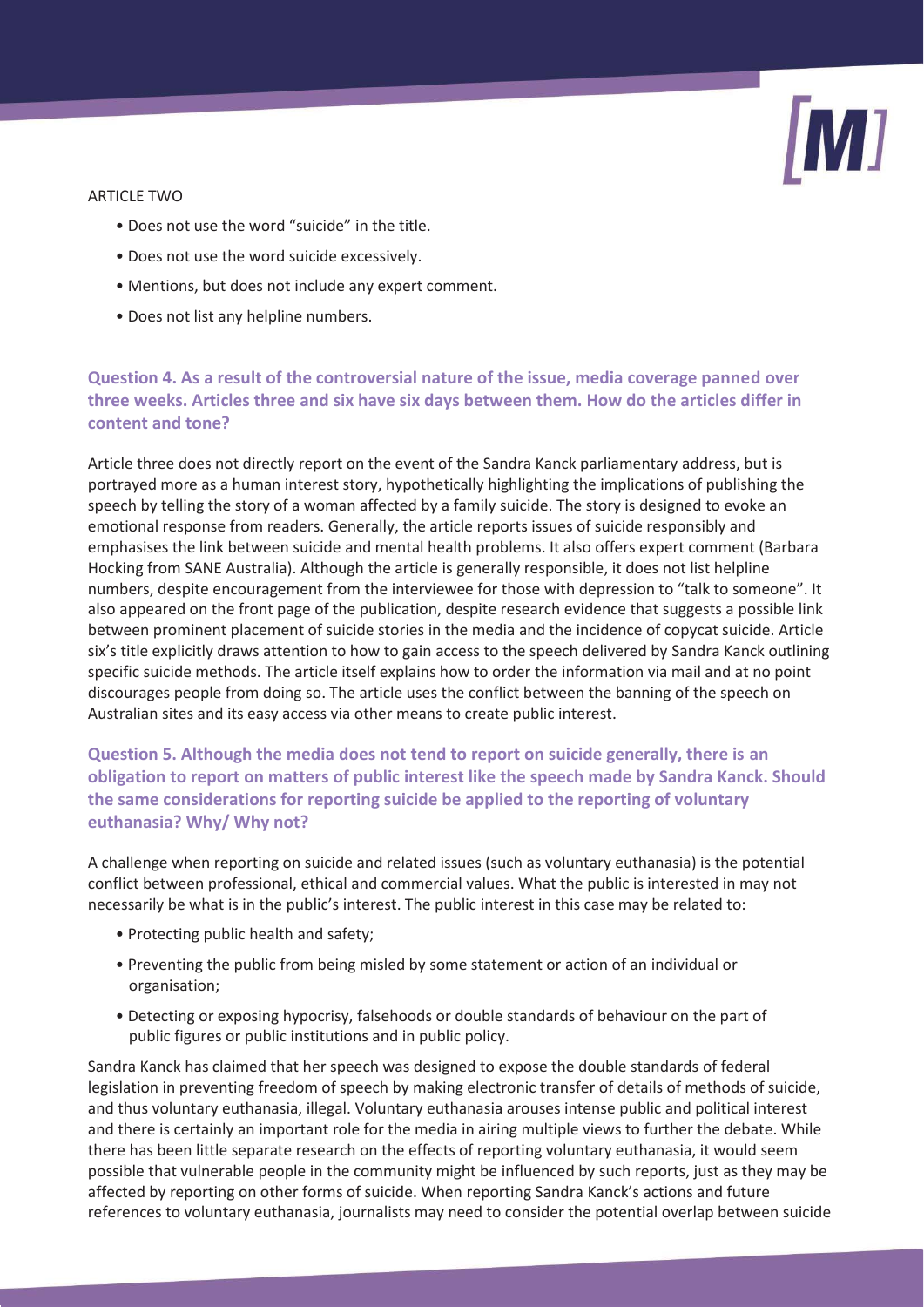

and voluntary euthanasia and the possible implications that details of this speech could have on vulnerable members of the public and the family and friends of those who have lost someone to either suicide or euthanasia. Journalists should consider guidelines such as:

- Avoiding use of the word suicide particularly in headlines or leads;
- Avoiding the description or photographic representation of the method;
- Including help-lines and other help-seeking information;
- Avoiding glamorising the death, using sensational language and prominent placement.
- As with any controversial issue, it is also helpful for media reports to present a variety of views and to seek comment from experts. Exploring the underlying issues associated with euthanasia and offering alternative views may encourage people to seek help.

# **Question 6. A number of the articles raise a public debate about possible copycat suicides due to media detailing methods of voluntary euthanasia. Do you think that raising the two issues together is appropriate? Can you think of any possible implications?**

Sandra Kanck's speech has provided a unique opportunity for media professionals to raise public debate over the potential impact of reporting methods of voluntary euthanasia on rates of suicide. It also allows the media organisation and journalist an opportunity to explain to their readers their own apparent selfcensorship and codes of practice around these topics. That is, it allows them an opportunity to explain to readers why they have not reported on details of suicide methods in the current story and past stories.

Covering an issue like this is different from covering an individual suicide or being explicit about the methods of suicide as it is of public interest and does not glamorise the act. It also exposes the conflict between federal and state legislation on this issue. Possible implications for raising this debate include the risk that vulnerable members of the community may copy methods of voluntary euthanasia. As Dr John Brayley states in article four, "One of the means of preventing suicide is by removing lethal means – by giving out this information it can make the means more available". Dr Brayley's comment suggests that discussion of the methods of suicide or drawing attention to how to obtain this information potentially increased the risk of suicide.

While research on the effects of reporting voluntary euthanasia specifically is scarce, it would seem possible that vulnerable people in the community might be influenced by such reports, just as they may be affected by reporting on suicide more generally. Given the possibility that some aspects of reporting voluntary euthanasia could have similar effects to reporting suicide (e.g. reporting of methods), it may be equally as inappropriate to expose the public to repeated coverage of either topic. A succession of stories can promote a dose-response factor and normalise suicidal behaviour as an acceptable option. Extended or prolonged media coverage can also glamorise and normalise the act of taking one's life, especially when celebrities and other prominent people appear to be in support of voluntary euthanasia.

When covering voluntary euthanasia, journalists should take care and be mindful of the guidelines such as avoiding the description or photographic representation of the method, not glamorising the issue or using sensational language, and avoiding prominence. As with any controversial issue, it is also helpful for media reports to present a variety of views and to seek comment from experts.